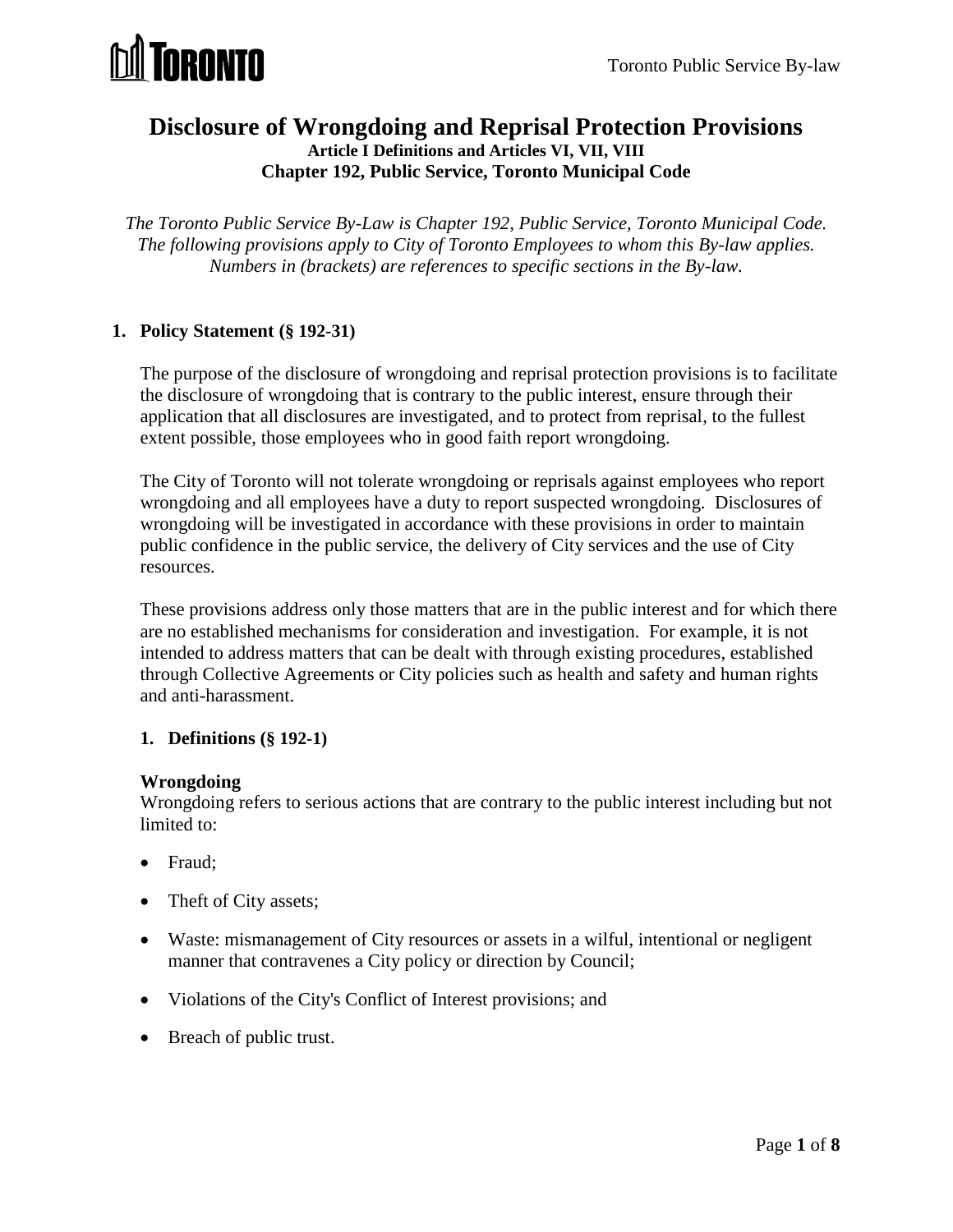

## **Reprisal**

Reprisal against an employee is any measure taken or threatened as a direct result of disclosing or being suspected of disclosing an allegation of wrongdoing, initiating or cooperating in an investigation into an alleged wrongdoing.

Reprisal includes but is not limited to:

- Disciplinary measures;
- Demotion of the employee;
- Suspension of the employee;
- Termination of the employee;
- Intimidation or harassment of the employee;
- Any punitive measure that adversely affects the employment or working conditions of the employee; and
- Directing or counselling someone to commit a reprisal.

## **2. Responsibilities of the Auditor General (§ 192-32)**

The Auditor General's Office is responsible to:

- Operate the Fraud and Waste Hotline, undertake preliminary review of allegations of wrongdoing and apply the *Disclosure of Wrongdoing and Reprisal Protection* provisions (and definition);
- Investigate or refer responsibility for investigations of alleged wrongdoing to the City Manager or designate;
- May provide oversight to investigations led by the City Manager or designate;
- Inform the City Manager of allegations of wrongdoing in a timely manner;
- Refer allegations that do not constitute wrongdoing under these provisions to the appropriate City official or Accountability Officer for investigation and appropriate action; and
- Investigate allegations of reprisals against employees under the *Disclosure of Wrongdoing and Reprisal Protection* provisions, in consultation with the City Manager or designate.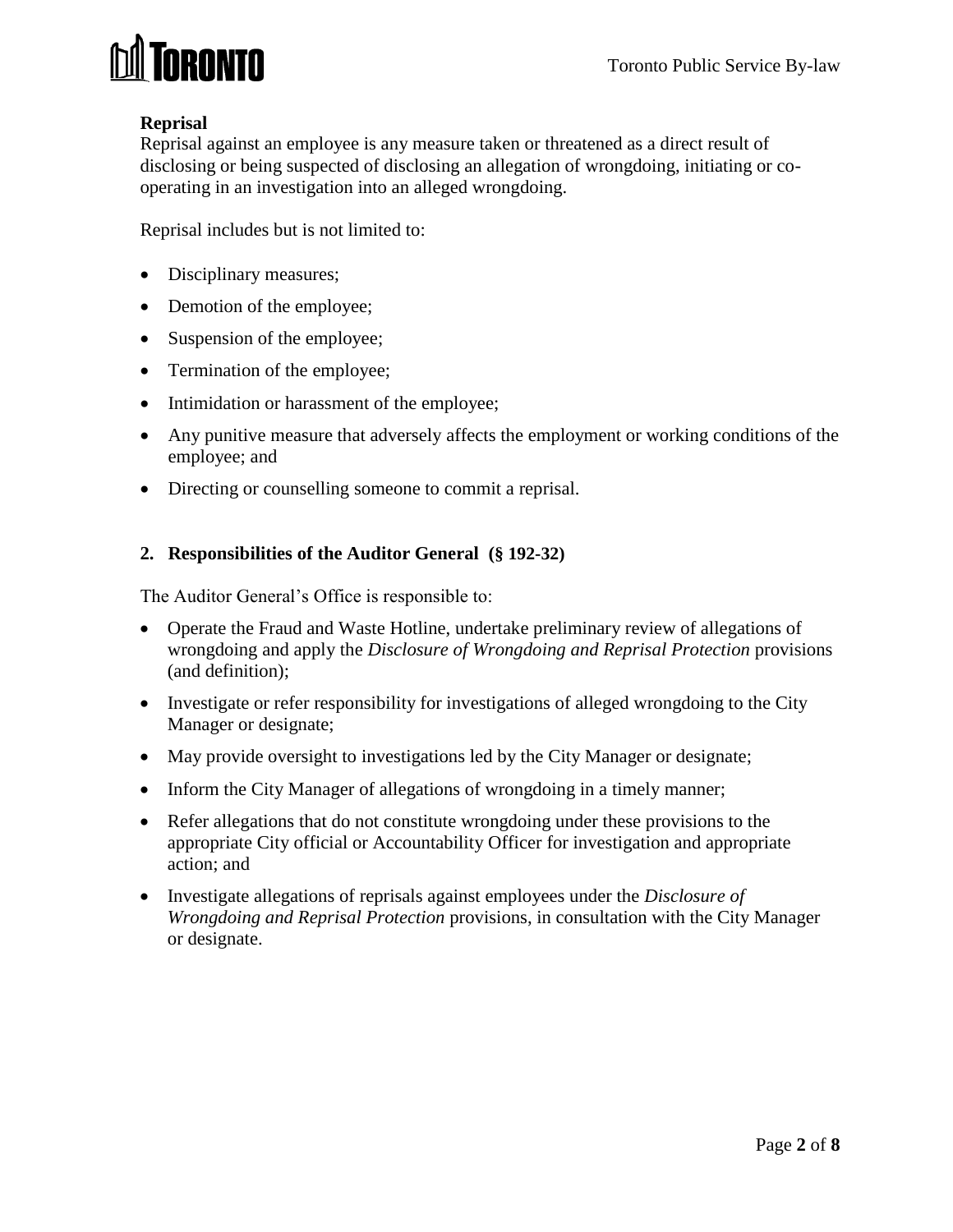# **IRONTO**

# **3. Responsibilities of the City Manager (§ 192-33)**

The City Manager is responsible to:

- Lead and advance a culture rooted in the highest ethical standards for City employees;
- Ensure City employees understand their ethical rights and responsibilities, including their responsibilities under the *Disclosure of Wrongdoing and Reprisal Protection* provisions;
- Investigate or refer responsibility to City staff to investigate alleged wrongdoing, as referred by the Auditor General, and ensure these investigations are appropriately conducted;
- Ensure that City employees who, in good faith, report wrongdoing are protected from reprisal in accordance with *the Disclosure of Wrongdoing and Reprisal Protection* provisions;
- Report the results of investigations of alleged wrongdoing to the Auditor General;
- Investigate and resolve allegations of employee misconduct that do not constitute wrongdoing as defined in the *Disclosure of Wrongdoing and Reprisal Protection* provisions;
- Ensure comprehensive tracking of employee misconduct to identify trends, and improvements; implement corrective actions to strengthen management oversight and make improvements to internal control systems and procedures based on findings; and ensure regular reporting of these matters; and
- Ensure recommendations made by the Auditor General in their reports addressing wrongdoing are implemented on a timely basis including systemic issues identified by the Auditor General.

# **4. Responsibilities of Managers (§ 192-34)**

Managers are responsible to:

- Promote ethical conduct and support ethical decision-making in their areas of responsibility;
- Undertake investigations of alleged wrongdoing seriously and appropriately;
- Report the results of investigations of alleged wrongdoing to the Auditor General;
- Investigate and resolve allegations of employee misconduct that do not constitute wrongdoing as defined in the *Disclosure of Wrongdoing and Reprisal Protection* provisions;
- Ensure that City employees under their supervision, who, in good faith, report wrongdoing are protected from reprisals in accordance with the *Disclosure of Wrongdoing and Reprisal Protection* provisions;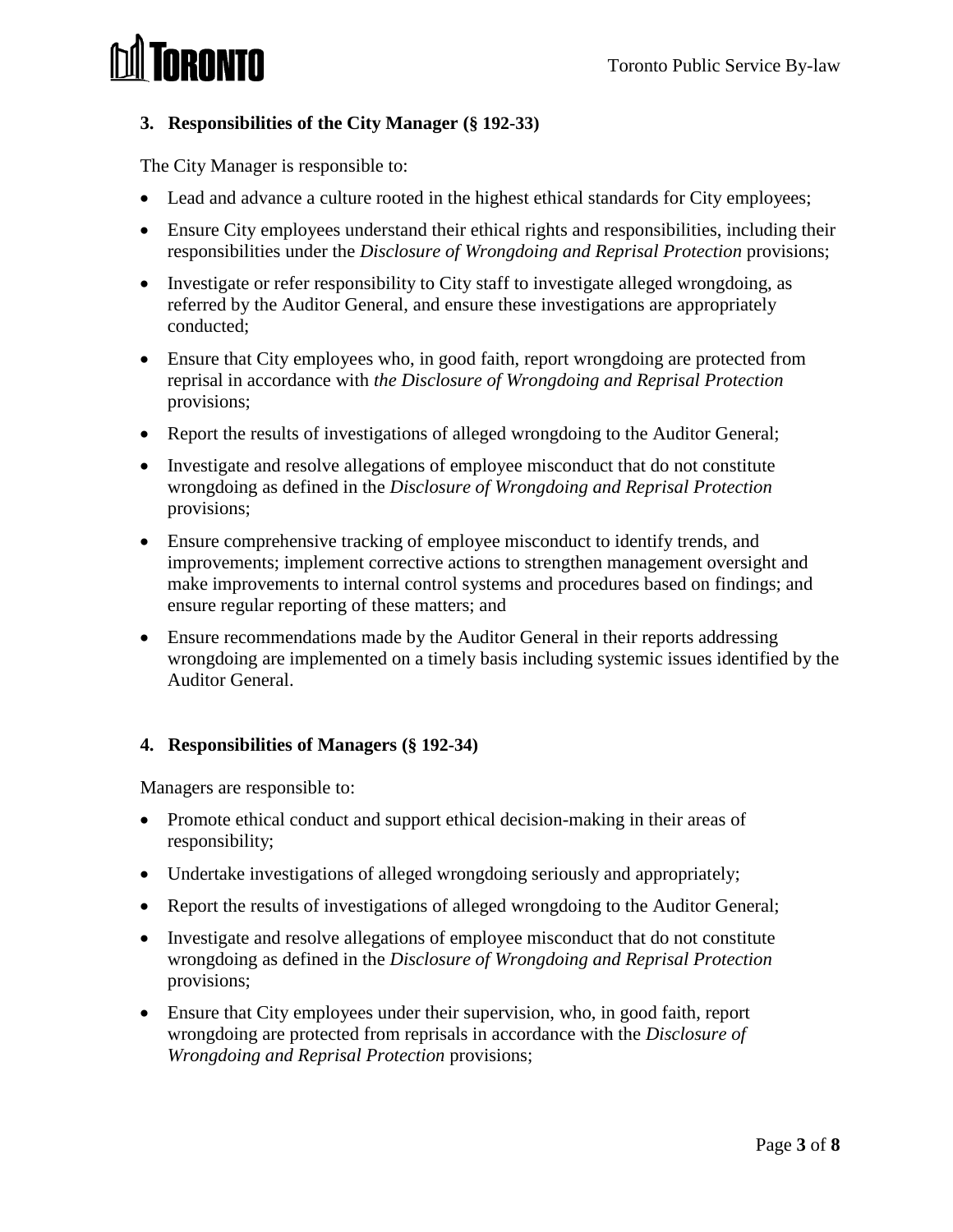

- Establish and maintain a system of internal controls to detect and prevent wrongdoing; and
- Be familiar with the types of wrongdoing that could occur within their area of responsibility and be proactive in taking steps to guard against such activities.

Managers will support and co-operate with the Auditor General's Office, other involved Divisions, and law enforcement agencies in the detection, disclosure and investigation of wrongdoing, including the prosecution of offenders.

## **5. Disclosure of Wrongdoing (§ 192-35)**

All City employees who are aware that wrongdoing has occurred will immediately notify their manager, their Division Head, or the Auditor General's Office. Employees who report wrongdoing in good faith will be protected from reprisal as described in Section 13 to 15.

Any employee who knowingly makes a false complaint in bad faith or who knowingly makes a false or misleading statement that is intended to mislead an investigation of a complaint, may be subject to disciplinary action up to and including dismissal as determined by the City Manager in consultation with the City Solicitor and Human Resources.

City employees who disclose wrongdoing will fully co-operate with the Auditor General's Office, other involved Divisions and law enforcement agencies during the course of an investigation and will make all reasonable efforts to be available to assist the above noted persons with the investigation.

## **a. Allegations received by City Management (§ 192-36)**

Allegations of wrongdoing received by City management must be immediately reported to their Division Head or the Deputy City Manager or City Manager if the Division Head is implicated in the allegation. Allegations of wrongdoing received by Division Heads, Deputy City Managers or the City Manager will be immediately reported to the Auditor General.

#### **b. Allegations Received by the Auditor General (§ 192-37)**

When an allegation of wrongdoing is received by the Auditor General's Office that will be investigated, the Auditor General's Office will inform the City Manager in a timely manner. Reported allegations to the Auditor General that do not constitute wrongdoing as defined in the *Disclosure of Wrongdoing and Reprisal Protection* provisions, will be referred to the appropriate City official or Accountability Officer for investigation and appropriate action.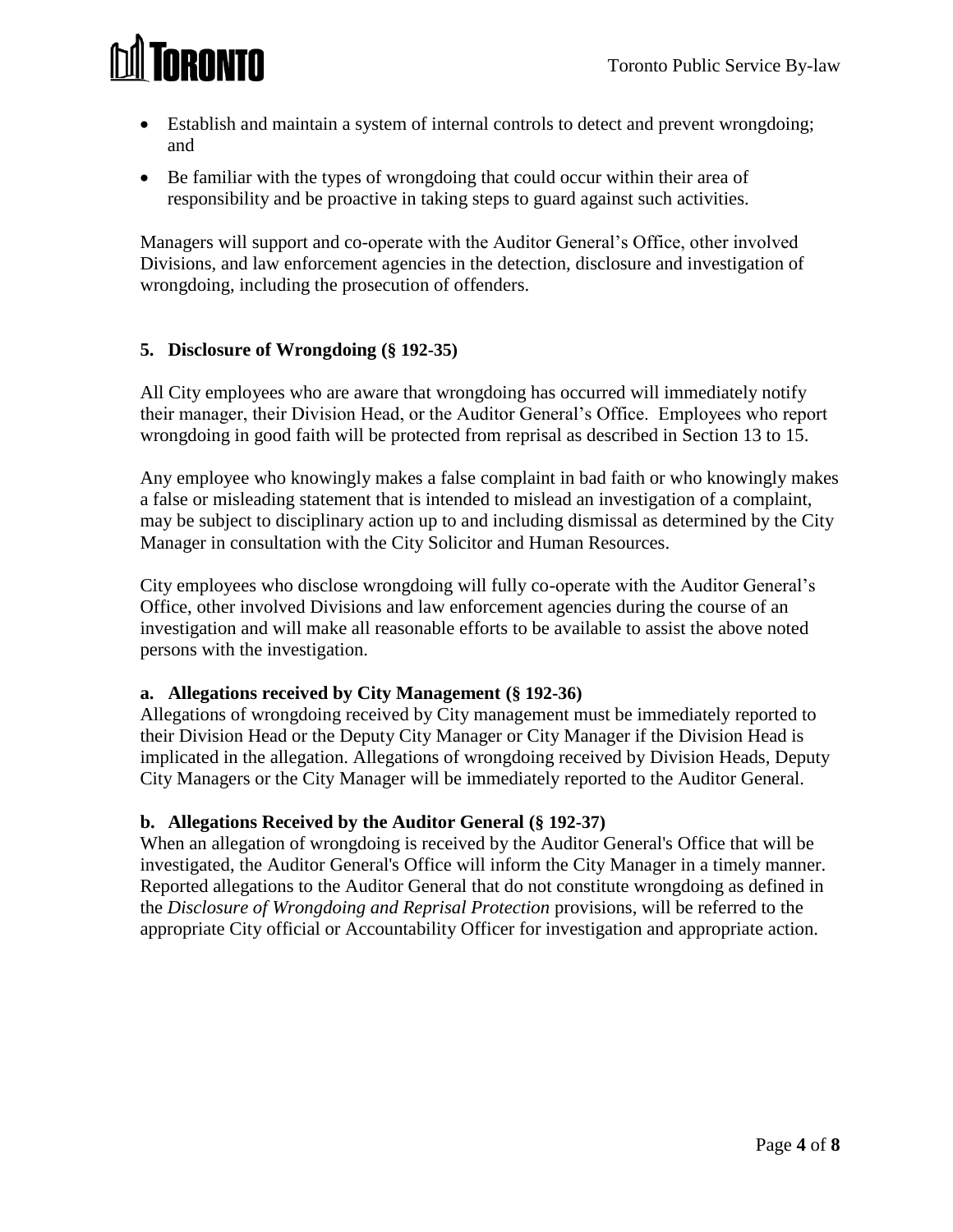

## **6. Confidentiality (§ 192-38)**

The identity of individuals involved in an investigation, including the identity of an individual alleging wrongdoing and the identity of an individual alleged to have committed wrongdoing, will be protected to the fullest extent possible.

The Auditor General's Office and all City employees and officials, aware of or participating in an investigation of wrongdoing shall treat all information received confidentially. All reasonable efforts will be made to maintain confidentiality. Investigation results will not be disclosed or discussed with anyone other than those who have a legitimate need to know and such disclosures shall be restricted to what must be disclosed to ensure a thorough, effective and complete investigation or as otherwise required by law.

Individuals who improperly breach confidentiality will be subject to legal action or disciplinary action up to and including dismissal as determined by the City Manager in consultation with the City Solicitor and Human Resources.

## **7. Anonymous Reporting (§ 192-39)**

Employees may remain anonymous when reporting suspected wrongdoing.

#### **8. Investigations (§ 192-40)**

All disclosures of alleged wrongdoing as defined in the *Disclosure of Wrongdoing and Reprisal Protection* provisions will be investigated by the Auditor General who may refer responsibility to the City Manager or designate for the investigation depending on the nature and scope of the wrongdoing.

The Auditor General's Office may provide oversight of alleged wrongdoing investigations led by the City Manager or designate. The responsibility to ensure such investigations are appropriately conducted remains with the City Manager.

The City Manager or designate will periodically report on the status of any ongoing investigation of alleged wrongdoing to the Auditor General and will report the outcome of the investigation to the Auditor General.

Decisions to prosecute or refer the investigation results to the Toronto Police Service or other regulatory agencies for independent investigation will be made through a consultative process between the Auditor General, City Manager, City Solicitor and the Executive Director of Human Resources.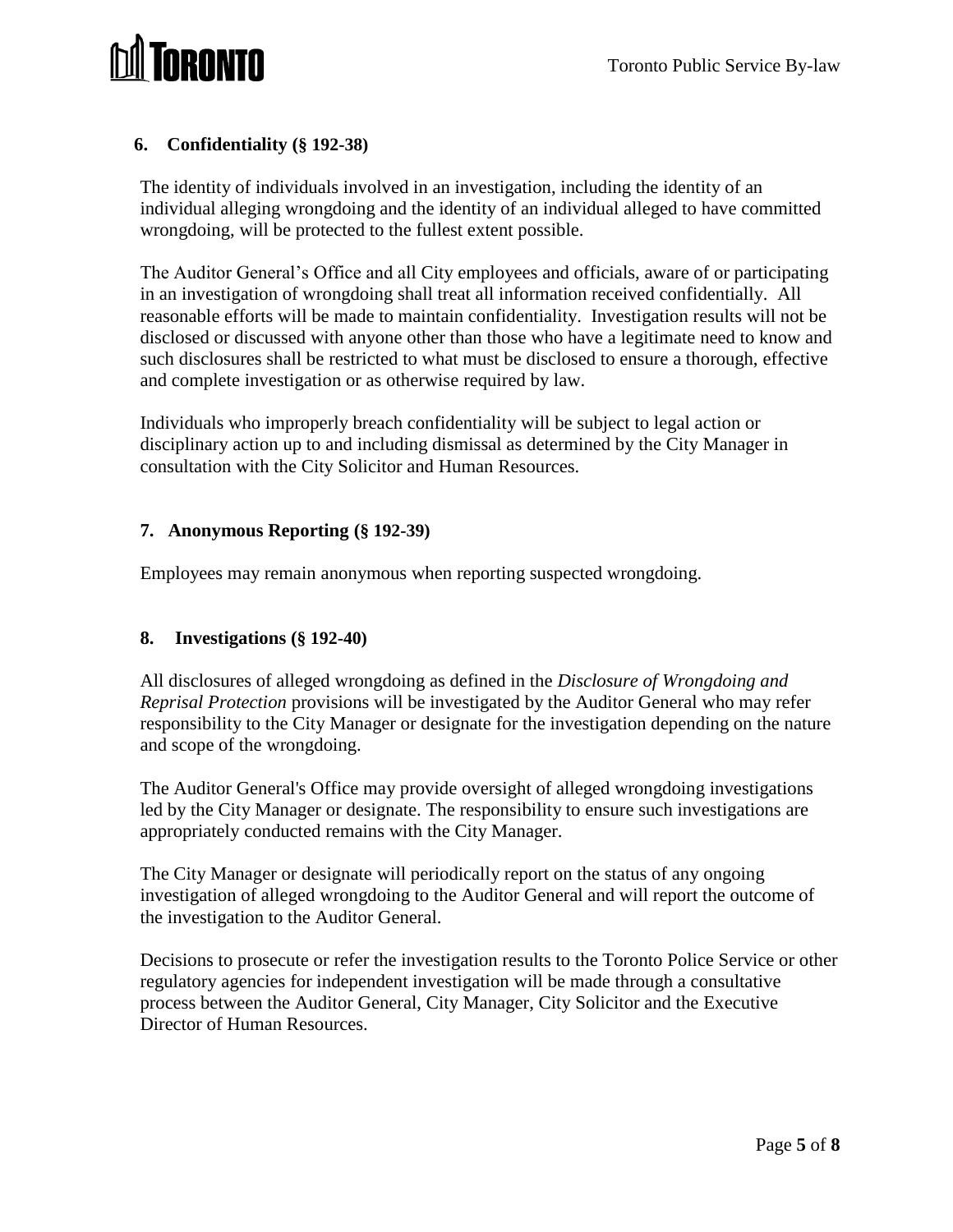# ORONTO

# **a. Expectations of Employees (§ 192-41)**

It is expected that employees will fully co-operate with the Auditor General's Office, the City Manager or designate, other involved Divisions and law enforcement agencies during the course of an investigation and will make all reasonable efforts to be available to assist the above noted persons with the investigation.

City employees contacted by the media with respect to a wrongdoing investigation shall refer the media to the Director of Strategic Communications or designate.

## **b. Access to Information (§ 192-42)**

Within the scope of an investigation, the Auditor General and the City Manager or designate(s) will have:

- Free and unrestricted access to all City records, employees and premises, whether owned or rented; and
- The authority to examine, copy, or remove all or any portion of the contents of electronic or hard copy files, desks, cabinets, and other City property without prior knowledge or consent of any individual who might use or have custody of any such items in accordance with applicable City policies.

# **9. Right to Respond (§ 192-43)**

The individual against whom allegations are being made will be given a reasonable opportunity to respond to those allegations as part of the investigation. This requirement is subject to any Collective Agreement provisions respecting the rights of employees in the disciplinary process.

# **10. Following an Investigation of Alleged Wrongdoing**

## **a. Minimizing Future Risk (§ 192-44)**

Upon conclusion of an investigation, recommendations may be made by the Auditor General to the City Manager in order to minimize future risk.

## **b. Disciplinary Action for Wrongdoing (§ 192-45)**

If alleged wrongdoing by an employee is substantiated through an investigation, the employee will be subject to disciplinary action up to and including dismissal as determined by the City Manager in consultation with the City Solicitor and the Executive Director of Human Resources.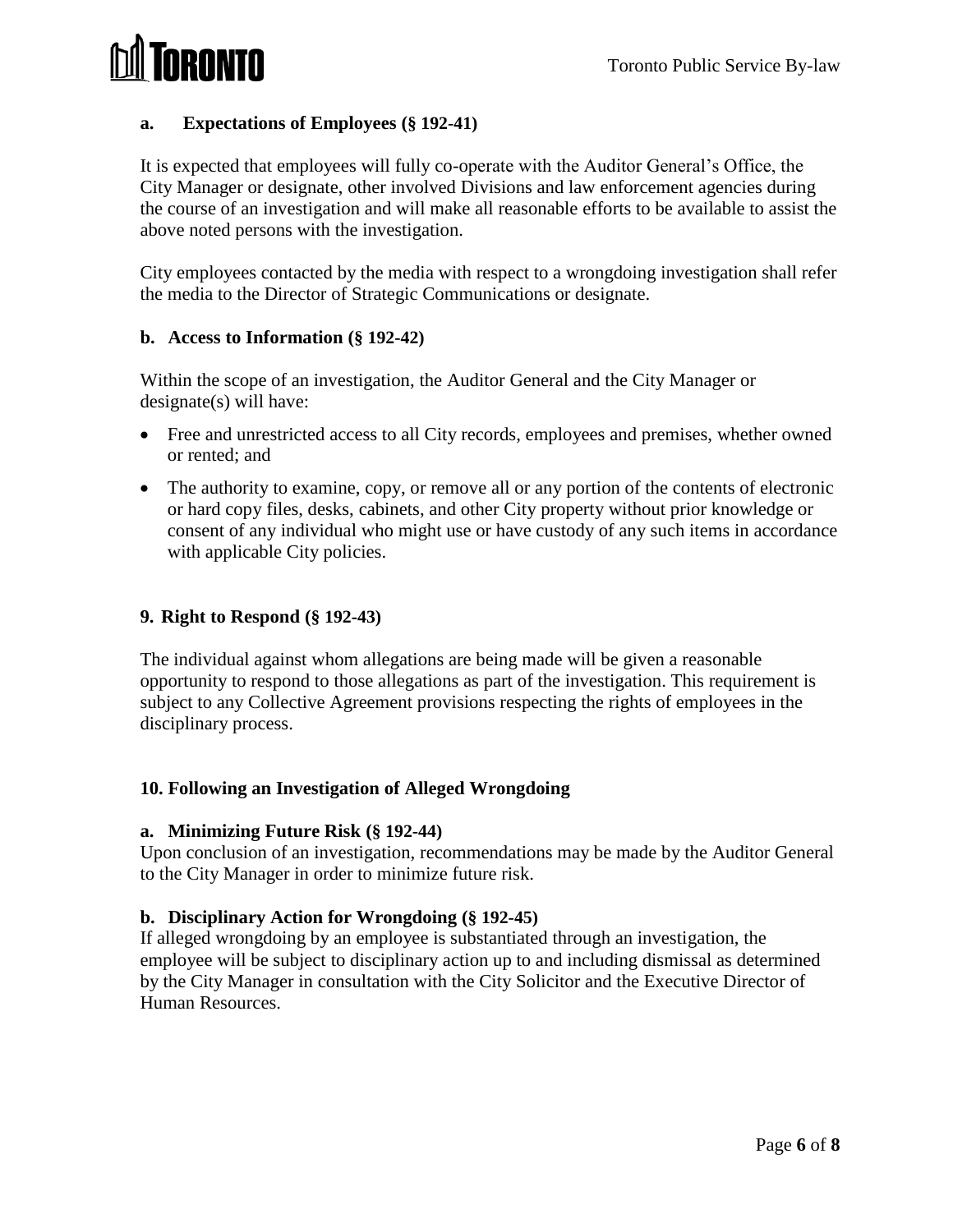

## **11. Tracking and Reporting (§ 192-46)**

The Auditor General will track and report annually to City Council through the Audit Committee on the disclosure, investigations and resolution of allegations of wrongdoing.

## **12. Reprisal Protection (§ 192-47)**

No person shall take a reprisal against a City employee because the employee:

- has sought information or advice about making a disclosure about wrongdoing;
- has made a disclosure about wrongdoing in good faith;
- has acted in compliance with the *Disclosure of Wrongdoing and Reprisal Protection* provisions;
- has initiated or co-operated in an investigation or other process related to a disclosure of wrongdoing;
- has appeared as a witness, given evidence or participated in any proceeding relating to the wrongdoing, or is required to do so;
- has alleged or reported a reprisal; or
- is suspected of any of the above actions.

Reprisal protection may not be able to be extended to employees whose identity cannot be confirmed.

## **13. Reporting and Investigating Reprisal (§ 192-48)**

A City employee who believes that they are the subject of a reprisal following a disclosure of wrongdoing shall notify the Executive Director of Human Resources, City Manager or the Auditor General immediately. If the reprisal involves a Member of City Council or a Member of a Local Board, the employee shall notify the Integrity Commissioner immediately.

A City employee informed of, or who becomes aware of a reprisal against an employee, has a duty to notify the Executive Director of Human Resources, City Manager, the Auditor General or the Integrity Commissioner. Where the Executive Director of Human Resources or City Manager receives such disclosures, they will notify the Auditor General or Integrity Commissioner immediately and will undertake to ensure that the employee is protected from any further reprisal.

Allegations of reprisal will be the subject of investigation. The Auditor General will lead the investigations of alleged reprisals involving staff in consultation with the City Manager. The Integrity Commissioner will lead the investigations of alleged reprisals involving Members of City Council or Members of Local Boards.